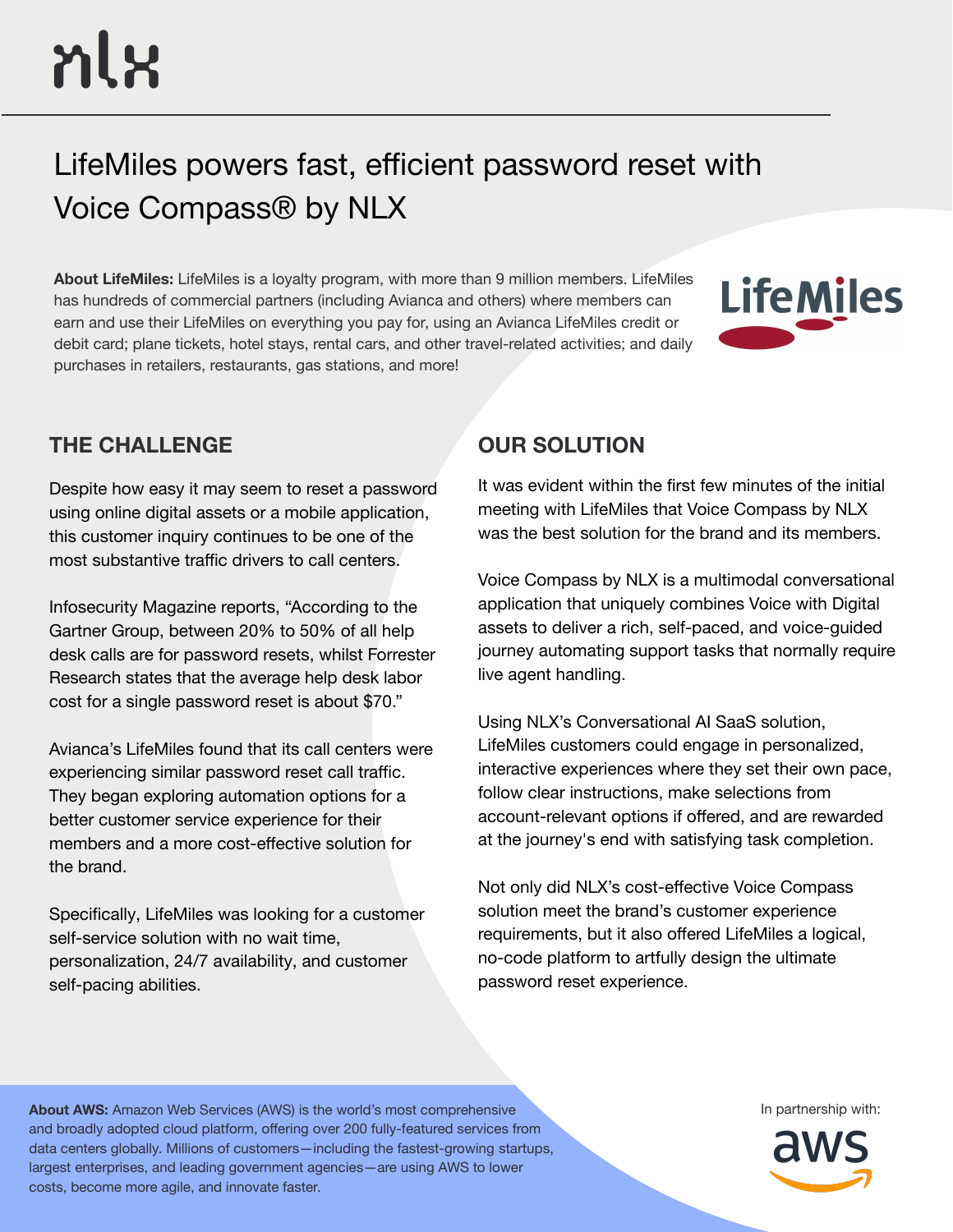# **CUSTOMER EXPERIENCE**

When a customer calls into LifeMiles, they are greeted by a Voice Assistant. The Voice Assistant asks how it can help the customer, and when password reset is said, the Voice Assistant offers the customer the opportunity to reset their password on their mobile device.



The Voice Assistant then texts the customer a link, which they can follow onscreen steps to complete the password reset. The Voice Assistant verbally guides customers through the process to reset their password while the customer follows on screen prompts. Once the process is complete, customers see a confirmation screen and the Voice Assistant asks if it can help the customer with anything else.

### **THE WIN**

NLX's password reset solution helped LifeMiles take the pressure off of live call center agents by enabling them to focus on more difficult inquiries. Additionally, customers are offered an easier way to change their password using case-sensitive letters that can easily be typed in on their mobile device.

This reduces customer wait time and increases customer satisfaction, while also optimizing call center time.





Reduces Wait Time Automated **Friction-free** Call Center





Support

About [NLX](https://nlx.ai/): NLX® strives to be the leading customer self-service automation solution. Its Conversational AI SaaS products help brands transform their customer interactions into automated, personalized self-service experiences. When implemented, NLX empowers a brand's customers to resolve their own inquiries at their own pace -- with no wait time or frustration. As an AWS Advanced Technology Partner, NLX is also backed by Aquila Capital Partners, Sage Venture Partners, Flying Fish Partners, and JetBlue Technology Ventures. [Contact Us.](https://nlx.ai/contact)